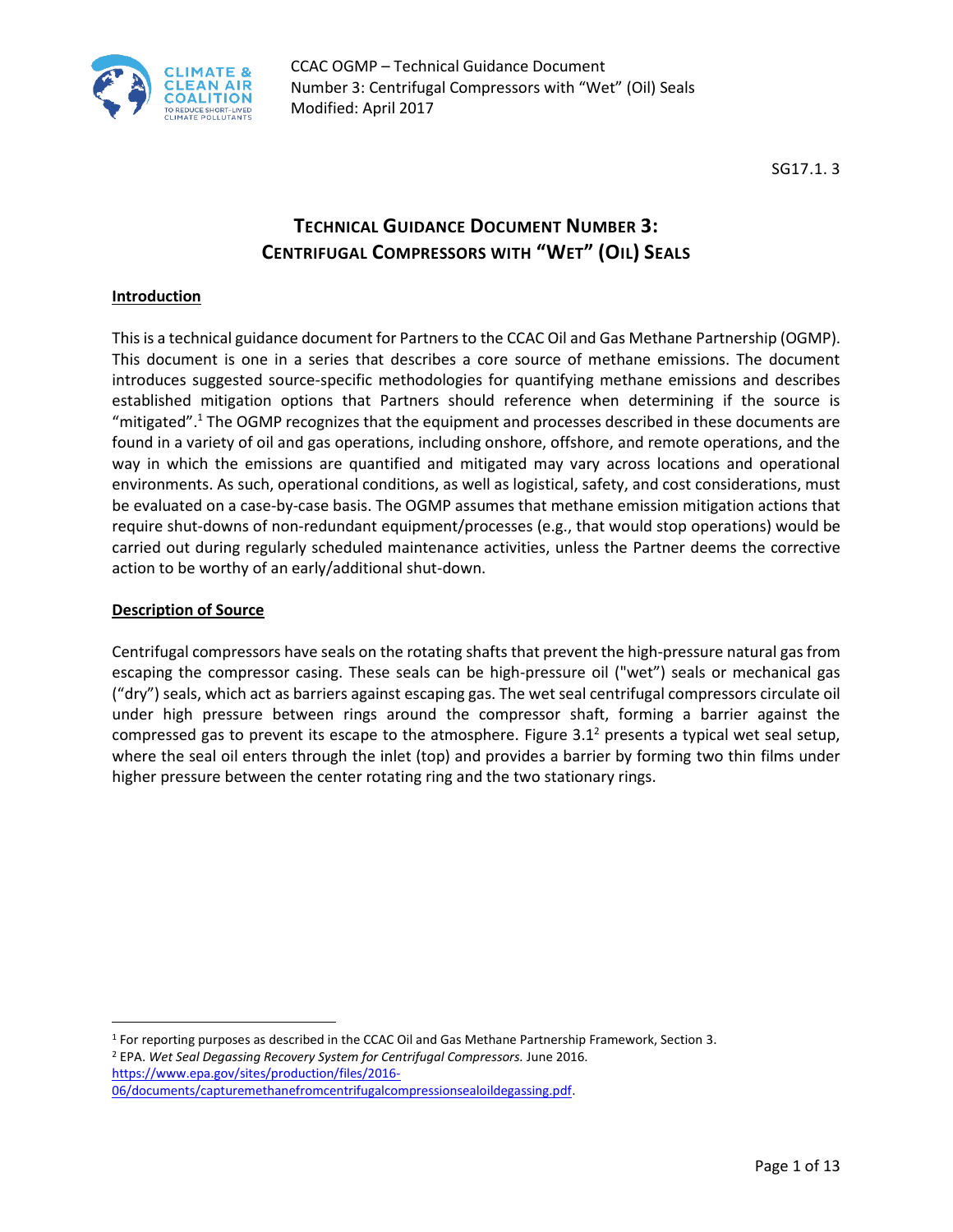

 $\overline{\phantom{a}}$ 

CCAC OGMP – Technical Guidance Document Number 3: Centrifugal Compressors with "Wet" (Oil) Seals Modified: April 2017



**Figure 3.1: Typical Wet Seal Setup<sup>3</sup>**

Some rings are attached to the rotating shaft, while rings on each side are stationary in the seal housing, pressed against a thin film of oil flowing between the rings to both lubricate and act as a leak barrier. Very little gas escapes through the oil barrier to the atmosphere, but a significant amount of gas can be entrained by the oil on the "inboard" (compressor) side of the seal at the oil interface with high-pressure gas, thus contaminating the seal oil. The large majority of gas entrained with seal oil as it exits the seal is not in solution with the oil; it can be easily disengaged in a small pressure vessel or atmospheric tank.

For wet seal compressors, contaminated seal oil must be purged of the entrained gas to maintain viscosity and lubricity before it is recirculated. This is done by routing the seal oil to a tank to disengage gas, and then gravity drain the "dead" seal oil to a seal oil sump from which the seal oil is pumped back to the seals. Both of these seal oil tanks are typically vented to the atmosphere in uncontrolled wet seal compressors. Wet oil seal compressor degassing systems may be configured in a variety of ways. For purposes including mitigation evaluation and annual reporting, Partners should identify the configuration of each compressor within their OGMP operations/assets. Table 3.1 describes some common configurations of wet oil seal compressor degassing systems.

For the purposes of the OGMP, Partners will quantify and evaluate for mitigation any of the configurations presented in Table 3.1 that are identified as "unmitigated" for methane emissions, as described in the sections below. Even for "mitigated" configurations, Partners should evaluate the system regularly to ensure that it is functioning properly and minimizing methane emission levels as can be observed by inspecting flare ignition and/or atmospheric vents from the seal oil sump or the seal face of a dry seal using an IR leak imaging camera. Possible equipment failures resulting from improperly functioning systems include an intermediate degassing system malfunction, dry seal malfunction or an extinguished flare.

<sup>3</sup> Global Methane Initiative All-Partnership Meeting, Oil and Gas Subcommittee – Technical and Policy Sessions, Krakow, Poland, October 14, 2011: "Routing Centrifugal Compressor Seal Oil De-gassing Emissions to Fuel Gas as an Alternative to Installing Dry Seals," presented by BP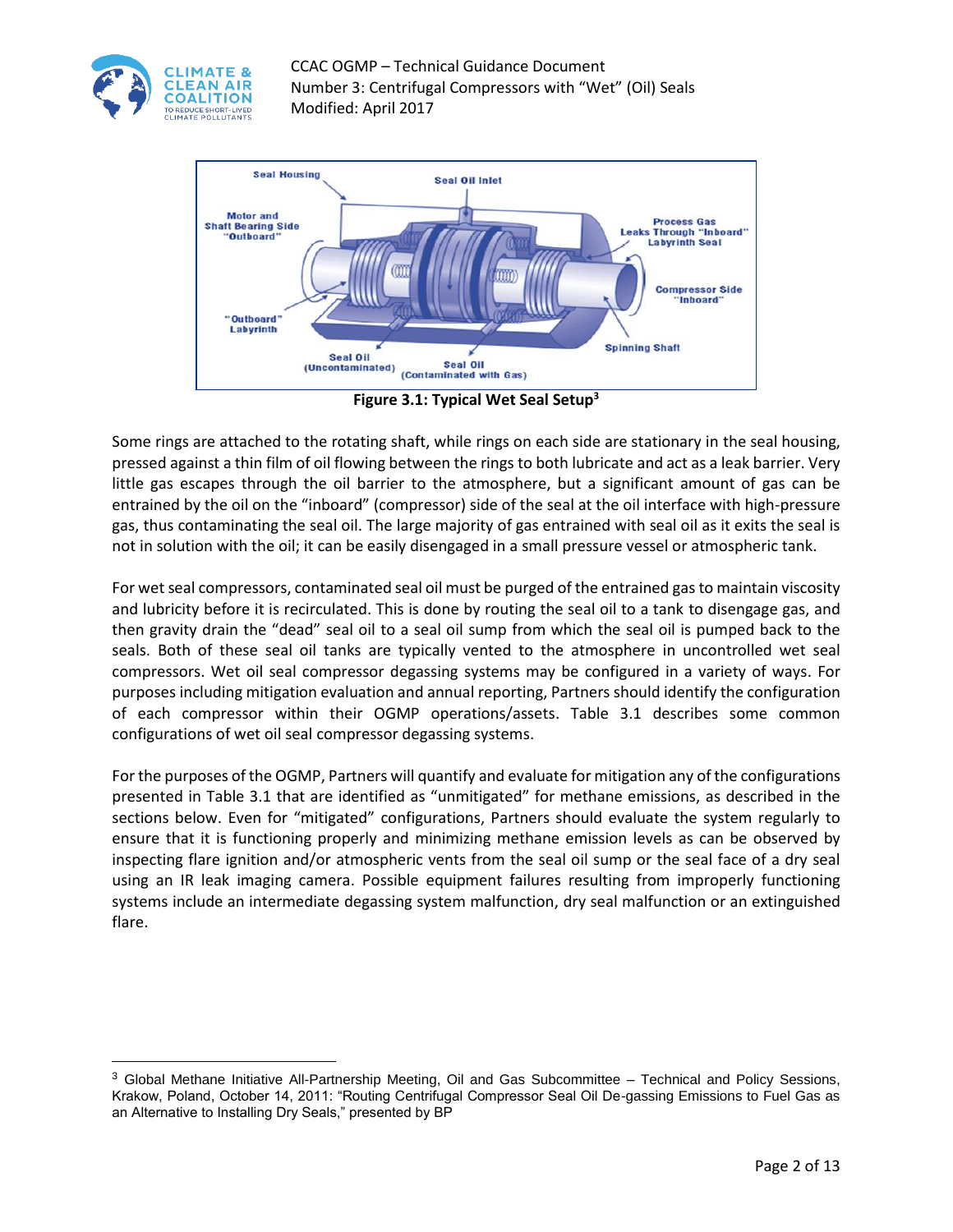

| rapic 3.1. Comigurations for well on sear compressor Degassing Systems                                                                                                                                                                                                                                                         |                                                                                                      |  |  |  |  |
|--------------------------------------------------------------------------------------------------------------------------------------------------------------------------------------------------------------------------------------------------------------------------------------------------------------------------------|------------------------------------------------------------------------------------------------------|--|--|--|--|
| Configuration                                                                                                                                                                                                                                                                                                                  | <b>Mitigated or Unmitigated</b>                                                                      |  |  |  |  |
| Seal oil is degassed at atmospheric pressure and the gas is routed to<br>an open vent stack. Exhibit A                                                                                                                                                                                                                         | Unmitigated                                                                                          |  |  |  |  |
| Seal oil is degassed at intermediate pressure and intermediate<br>pressure gas is routed to an open vent stack; seal oil is degassed again<br>at atmospheric pressure, venting the small portion of gas remaining in<br>the oil to the atmosphere. Exhibit A                                                                   | Unmitigated                                                                                          |  |  |  |  |
| Seal oil is degassed at intermediate pressure and intermediate pressure gas<br>is routed to productive use (e.g., compressor suction, fuel gas) or routed to<br>flare <sup>4</sup> ; seal oil is degassed again at atmospheric pressure, venting the small<br>portion of gas remaining in the oil to the atmosphere. Exhibit B | Mitigated (if confirmed to be<br>functioning with low <sup>A</sup> or no<br>emissions)<br>(OPTION A) |  |  |  |  |
| Seal oil is degassed at atmospheric pressure and the gas is recovered<br>and used (e.g., routed to a vapor recovery unit (VRU) or other<br>destination and not vented) or flared. Exhibit B                                                                                                                                    | Mitigated (if confirmed to be<br>functioning with low <sup>A</sup> or no<br>emissions)<br>(OPTION B) |  |  |  |  |
| Wet oil seal is replaced by a mechanical dry seal. Exhibit C                                                                                                                                                                                                                                                                   | Mitigated (if confirmed to be<br>functioning with low <sup>A</sup> or no<br>emissions)<br>(OPTION C) |  |  |  |  |

#### **Table 3.1: Configurations for Wet Oil Seal Compressor Degassing Systems**

<sup>A</sup> Expected emissions levels considering mitigation option is in place and functioning properly (e.g., intermediate degassing system is not malfunctioning, dry seal is not malfunctioning, flare is not extinguished, etc.).

#### **Quantification Methodology**

To ensure consistent quantification of annual, volumetric, wet seal centrifugal compressor degassing methane emissions and comparable evaluation of mitigation options, the CCAC OGMP recommends that Partners use one of the following two quantification methodologies: direct measurement or emission factor calculation. In principle, direct measurement is the most accurate method for quantifying methane emissions.<sup>5</sup> With direct measurement, Partners can be more certain of emissions levels and economic costs and benefits (i.e., value of gas saved). As such, measurement is highly encouraged whenever possible. Individual Partners may choose an alternative quantification methodology if judged to be similar or more accurate by the Partner; in this case, the Partner should document and explain the alternative methodology in the Annual Report.

• Direct Measurement<sup>6</sup>:

l

<sup>6</sup> Greenhouse Gas Reporting Program, Subpart W – Petroleum and Natural Gas Systems, Section 98.233 Calculating GHG Emissions, 40CFR98.233(o)[. http://www.ecfr.gov/cgi-bin/text-](http://www.ecfr.gov/cgi-bin/text-idx?SID=5f683140b2cb15cf1e9732111939df98&mc=true&node=se40.21.98_1233&rgn=div8)

[idx?SID=5f683140b2cb15cf1e9732111939df98&mc=true&node=se40.21.98\\_1233&rgn=div8.](http://www.ecfr.gov/cgi-bin/text-idx?SID=5f683140b2cb15cf1e9732111939df98&mc=true&node=se40.21.98_1233&rgn=div8)

<sup>4</sup> "Flare" in this document refers to vertical combustion devices using an open or enclosed flame.

<sup>5</sup> Partners should conduct measurements with appropriately calibrated instruments and per the instrument manufacturer instructions. Measurements should also be conducted in different operating conditions, to the extent that those can affect emissions levels. Appendix A to the Technical Guidance Documents includes guidance on instrument use. Partners seeking to generate Emission Factors for their operations should use direct measurement based on a statistically sound number of measurements and gas analyses to understand the content of methane and other valuable hydrocarbons.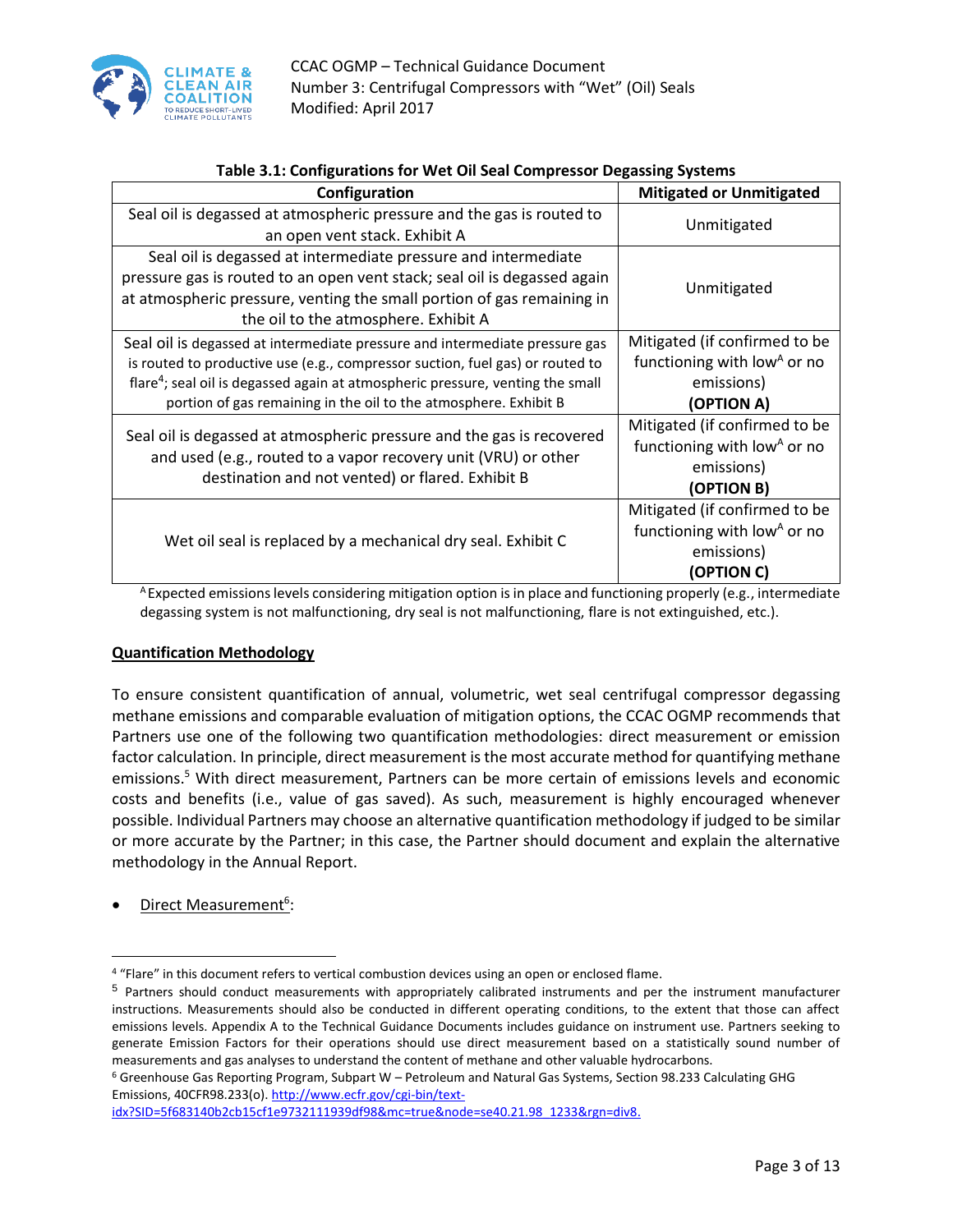

Direct measurements provide a flow rate for whole gas that is then converted to methane emissions using the methane content of the gas being compressed, and then extrapolated over the entire year. An annual volume of methane emissions is calculated by multiplying the measured methane emission flow rate by the operating hours of the compressor. Partners should express the vapor volumes at relevant temperature and pressure conditions to avoid potential miscalculations and reporting inconsistencies.

Prior to measurement, it is important to determine where the gas stream resulting from seal oil degassing is routed to help ensure that the measurement point(s) are accurately identified. Typically, emissions from centrifugal compressor degassing systems are routed through a single vent stack. However, each compressor and facility setup is unique, and a compressor can potentially have multiple degassing vent stacks. Similarly, a centrifugal compressor might have a vent for its lubricating oil, which could potentially be confused with the seal oil vent. This can be determined using seal oil and lubricating oil design drawings and tracing the pipelines in the facility from the seals and degassing tank vent to the atmosphere. Observing the two vents with an IR leak imaging camera will readily show substantially more vent emissions from seal oil than lube oil vents. Compressors housed in buildings normally have vents that are routed outside the compressor building through the roof or side walls, so it may not always be clear which vent corresponds with respective wet seals. Consequently, to avoid confusion, Partners should confirm the wet seal compressor vents by tracing piping from the source to the end point and observing the vents with an IR leak imaging camera.

Surveying the vents and the compressor with an infrared (IR) leak imaging camera (designed to visually identify hydrocarbon emissions) will identify emission points that should be measured. Examining compressors where the gas is routed to a source other than the vent is also beneficial to identify any unexpected emissions. Possible routes for degassed methane from wet seals include compressor suction, VRUs, fuel gas (high or low pressure), flare, and atmosphere. However, leak detection should be performed on any other piping or equipment connected to the wet seal compressor. Recommended measurement tools include the following:

- Vane anemometer.
- Hotwire anemometer.
- Turbine meter.
- Hi-flow sampler.

For more details regarding each measurement tool, including applicability and measurement methods, please refer to Appendix A.

#### Emission Factor Approach:

If direct measurement is not possible, Partners should instead use an emission factor method. Using this method, Partners apply an emission factor that represents emissions of methane volume per year per compressor, adjusted for the actual operating factor of the compressors (i.e., the percentage of time in a year that a compressor is in operating mode). Partners are encouraged to use emission factors that best represent conditions and practices at their facilities. Table 3.2 presents default methane emission factors for centrifugal compressors with wet oil seals in gas processing plants.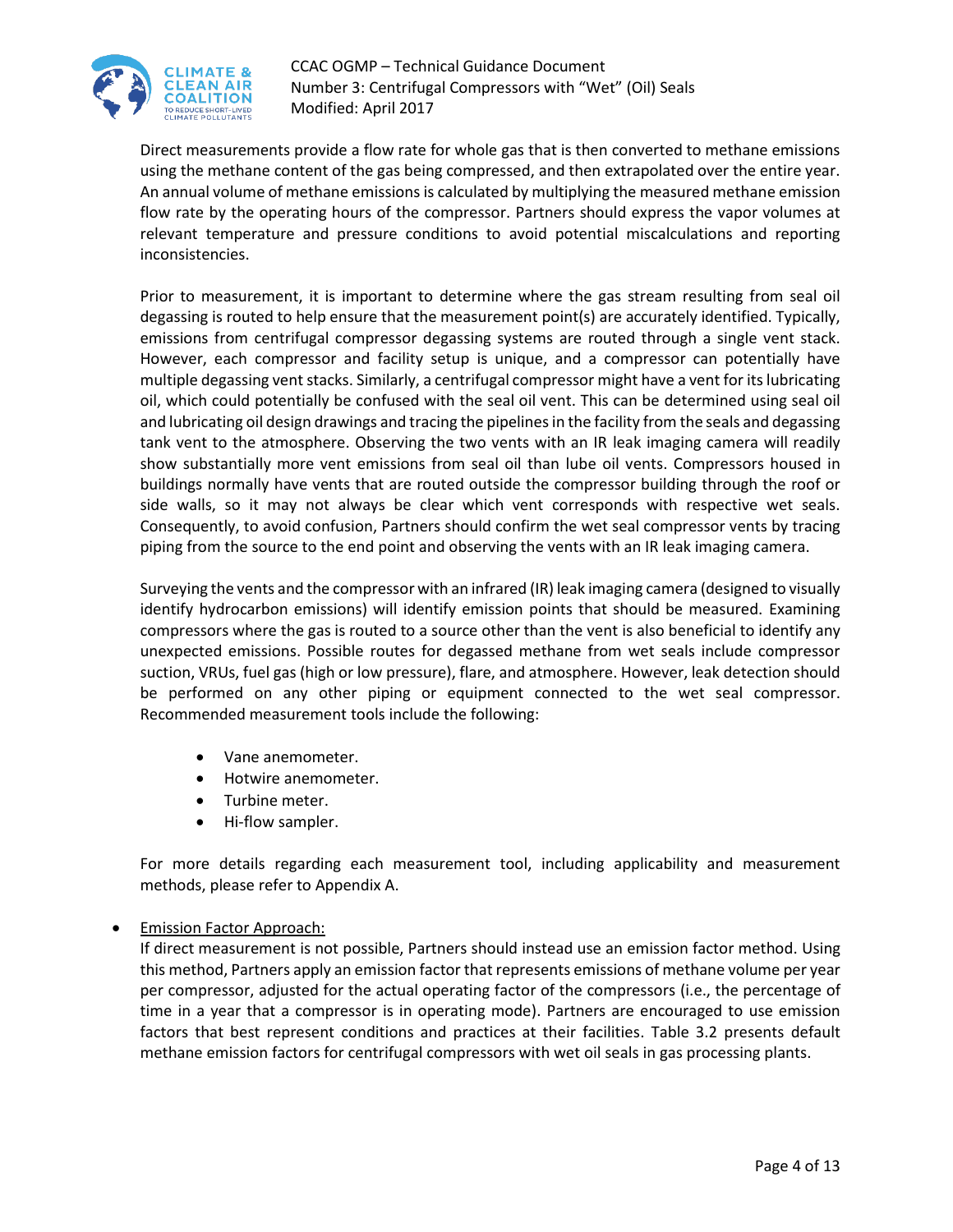

|                                                            | <b>Methane Emission Factor</b> <sup>A</sup> |                           |                             |                           |
|------------------------------------------------------------|---------------------------------------------|---------------------------|-----------------------------|---------------------------|
| Source                                                     | (scm/minute/<br>compressor)                 | (scm/hour/<br>compressor) | (scf/minute/<br>compressor) | (scf/hour/<br>compressor) |
| Centrifugal<br>compressor with wet<br>seal ("Unmitigated") | 1.01                                        | 60.6                      | 35.7                        | 2.140                     |

## **Table 3.2: Default Emission Factors for Centrifugal Compressors with Wet Seals 7**

<sup>A</sup>Values provided are at Standard Conditions (20°C, 101.325 kPa). Partners should assume their own operating factors (i.e., the percentage of time in a year that a compressor is in operating mode) to estimate an annual emission factor.

Note: Emission factors are based upon data from compressors operated outside of the United States and for natural gas processing stage.

scm: Standard cubic meters of CH4.

scf: Standard cubic feet of CH4.

# **Mitigation Option A - The gas released from the seal oil by an intermediate pressure seal oil/gas separation system is routed to a pressurized inlet such as compressor suction, fuel gas, or flare.**

Degassing the seal oil at intermediate - rather than atmospheric - pressure reduces emissions and allows pressurized gas to be captured and directed to beneficial use. In this option, seal oil contaminated with gas is degassed in a small disengagement vessel for each seal at compressor or fuel pressure. Seal oil exits a compressor at pressures ranging from less than 30 psig (2 kg/cm<sup>2</sup>) suction pressure to over 1,000 psig (70 kg/cm<sup>2</sup>) discharge pressure. Operating the disengagement vessel at these pressures (or an intermediate pressure above fuel gas pressures, ranging from about 50 to 250 psig (3.5 to 17.5 kg/cm<sup>2</sup>)) allows nearly all of the gas entrained in the seal oil to be recovered. The seal oil then flows to the final existing degassing drum where a minimal volume of remaining dissolved methane is degassed and vented to the atmosphere. The regenerated seal oil is then recirculated to the compressor.

The gas collected from the intermediate pressure disengagement vessel will have a pressure of 50 to 250 psig (3.5 to 17.5 kg/cm<sup>2</sup>), which is maintained using 1) a critical flow restriction orifice in conjunction with a liquid level control valve or 2) pressure and level control valves. This gas can then be directed to beneficial use (for sale and/or use as fuel gas, compressor suction, etc.), and/or be routed to the flare.

## *Operational Considerations*

 $\overline{a}$ 

Sites must have several operating conditions in place to implement the seal oil recovery option and make use of the gas separated from the seal oil. Onsite equipment such as a fuel gas system or a compressor with the appropriate capacity and suction pressure to receive separated gas is needed to accept and use this new gas stream. Even though the recovered gas is separated from the seal oil, the stream(s) will entrain small amounts of seal oil, possibly requiring a gas demister/filter or knock-out vessel to remove this entrained oil to meet an acceptable fuel gas specification. This technology can be largely installed with the compressor(s) online, with the final seal oil piping connections made during a compressor shutdown. Equipment includes the installation of:

<sup>&</sup>lt;sup>7</sup> Inventory of U.S. Greenhouse Gas Emissions and Sinks: 1990-2014. Annex 3. April 2016.

[https://www.epa.gov/sites/production/files/2016-04/documents/us-ghg-inventory-2016-annex-3-additional](https://www.epa.gov/sites/production/files/2016-04/documents/us-ghg-inventory-2016-annex-3-additional-source-or-sink-categories-part-a.pdf%20section%203.5)[source-or-sink-categories-part-a.pdf](https://www.epa.gov/sites/production/files/2016-04/documents/us-ghg-inventory-2016-annex-3-additional-source-or-sink-categories-part-a.pdf%20section%203.5) section 3.5, table A-136.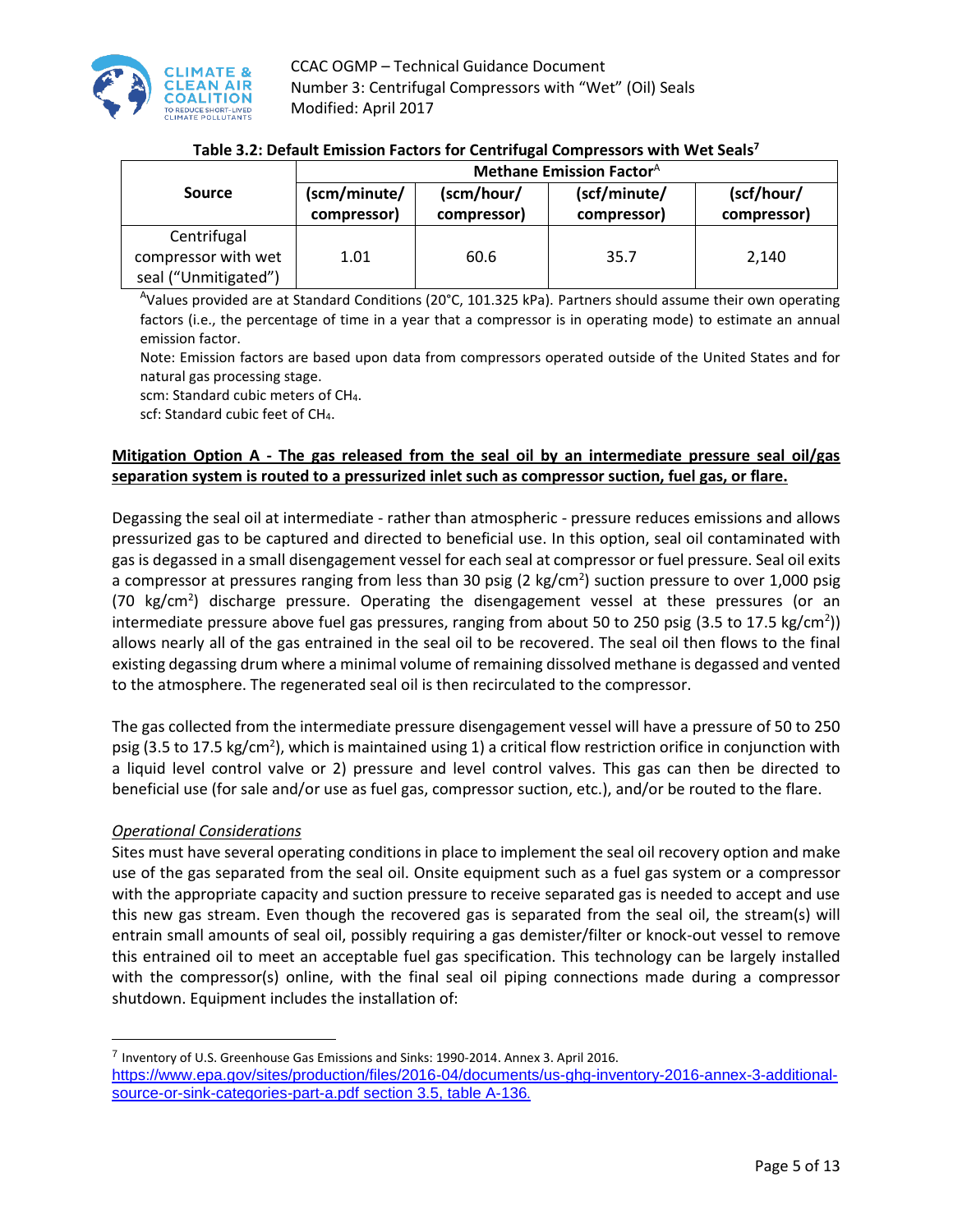

- One small seal oil/gas disengagement vessel for each compressor seal.
- A gas demister/knock-out vessel (can be used for multiple compressors).
- Piping to route the recovered gas to chosen use (compressor suction, fuel gas, flare, etc.).
- Pressure and level control instrumentation.

#### *Methane Emission Reduction Estimate*

Partners can reduce their emissions by an estimated 95 percent if degassing emissions are recovered at intermediate pressure and routed for other uses. <sup>8</sup> Therefore, the estimated methane emissions for a "mitigated" centrifugal compressor with degassing recovery will be 5 percent of the unmitigated volume of emissions.

#### *Economic Considerations9,*<sup>10</sup>

The analysis for installing a wet seal degassing recovery system should consider the capital and operational costs along with the natural gas savings. The economics for recovering wet seal degassing losses may be compelling.

Assuming two seals per centrifugal compressor and two stages of demisting (for routing to a high-quality gas line), equipment and installation costs for this technology are estimated to be approximately \$33,000 per wet seal compressor. <sup>11</sup> This capital investment *per compressor* includes the cost of a seal oil/gas disengagement vessel for each compressor seal, two gas demister vessels, new piping, the appropriate pressure and flow controls, and the labor to design and install the equipment. Operating and maintenance (O&M) costs are expected to be minimal.

Since multiple compressors at a compressor station can be piped to a single gas demister and filtering system, the economics become more compelling for multiple compressors at a single facility. In a facility with four centrifugal compressors, the total installation and equipment cost is approximately \$90,000. This includes the cost of eight seal oil/gas disengagement vessels (two per compressor), two gas demister vessels (to ensure all remaining seal oil mist is removed), relevant piping, pressure and level control instrumentation, and labor to design and install the equipment. Table 3.3 presents a cost breakdown for both the single compressor and facility scenarios.

 $\overline{a}$ <sup>8</sup> EPA. 40 CFR Part 60, Subpart OOOO: Oil and Natural Gas Sector: New Source Performance Standards and National Emission Standards for Hazardous Air Pollutants Reviews. Final Rule. August 16, 2012. Federal Register page 49523. [http://www.gpo.gov/fdsys/pkg/FR-2012-08-16/pdf/2012-16806.pdf.](http://www.gpo.gov/fdsys/pkg/FR-2012-08-16/pdf/2012-16806.pdf)

<sup>&</sup>lt;sup>9</sup> Fluid Sealing Association Lifecycle Cost Calculator[, http://FSAKnowledgeBase.org/CompressorLCC.php.](http://fsaknowledgebase.org/CompressorLCC.php) <sup>10</sup> EPA. *Wet Seal Degassing Recovery System for Centrifugal Compressors*. June 2016. https://www.epa.gov/sites/production/files/2016-

<sup>06/</sup>documents/capturemethanefromcentrifugalcompressionsealoildegassing.pdf .

<sup>&</sup>lt;sup>11</sup> Many of the example cited in this section are based on Partner experience in the United States. Individual circumstances, in the United States or not, can vary.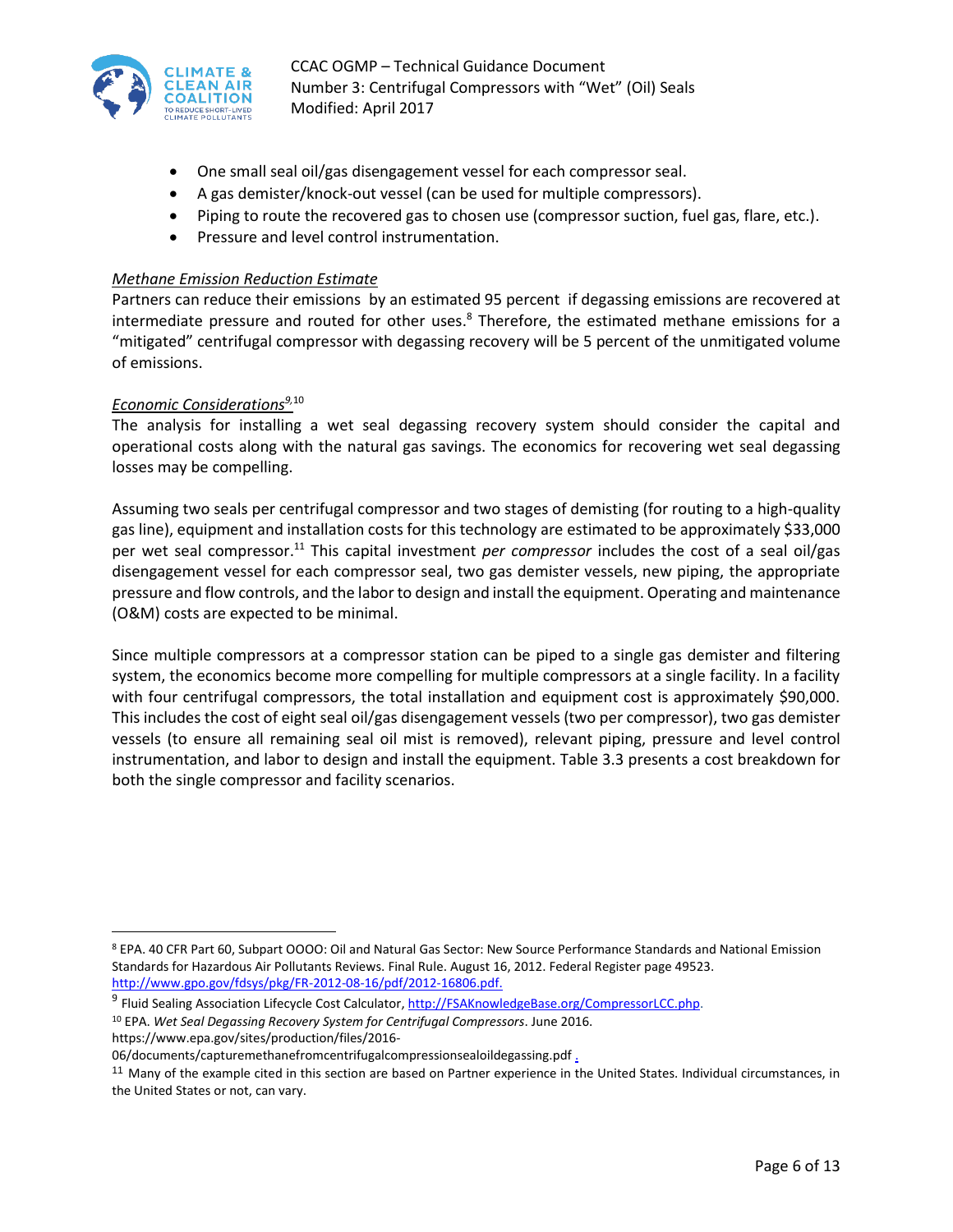

| Equipment                                       | <b>One Centrifugal</b><br><b>Compressor, Capital</b><br>Cost (\$2011) | <b>Centrifugal Compressor</b><br>(x4) Station, Capital Cost<br>(52011) |
|-------------------------------------------------|-----------------------------------------------------------------------|------------------------------------------------------------------------|
| Seal Oil Gas Disengagement Vessels <sup>A</sup> | \$19,000                                                              | \$76,000                                                               |
| Seal Oil Gas Demister - Low-Quality Gas         | \$9,000                                                               | \$9,000                                                                |
| Seal Oil Gas Demister - High-Quality Gas        | \$5,000                                                               | \$5,000                                                                |
| Total                                           | \$33,000                                                              | \$90,000                                                               |

A Assumed two seals per centrifugal compressor and four centrifugal compressors at the station. An individual seal oil/gas disengagement vessel costs \$9,500 per seal.

The capital cost for each seal oil gas disengagement vessel includes the purchase cost of the vessel, installation, piping, instrumentation, and other indirect costs. The data in Table 3.3 assume that the size of the seal oil gas disengagement vessels is 1-foot (30 cm) diameter, 3-foot (91 cm) height with a 1,125 psig (79 kg/cm<sup>2</sup>) design pressure and carbon steel construction. The total cost of each seal oil gas disengagement vessel is \$9,500; assuming two seals per compressor, the total cost for disengagement vessels per compressor is \$19,000.

A seal oil gas demister/knock-out vessel can be designed to receive recovered gas from multiple centrifugal compressors with wet seals. Therefore, the design characteristics of this vessel will vary depending on the number of centrifugal compressors connected to the vessel for a given facility. Table 3.3 assumes, for a single centrifugal compressor, that the seal oil gas demister is vertical and has a 1-foot (30 cm) diameter and 4-foot (122 cm) height with a design pressure of 720 psig (50 kg/cm<sup>2</sup>). The resulting cost for a seal oil single-stage demister/filter system is \$9,000 and is applicable to both a single centrifugal compressor and a compressor station with four centrifugal compressors, with minor cost differences due to extra piping, instrumentation, structural support, etc.

If the recovered gas is used as high-pressure turbine fuel, the recovery system may include a second highefficiency seal oil gas demister/knock-out vessel to ensure any trace amounts of seal oil do not foul the turbine fuel injectors. This economic analysis assumes the seal oil gas demister for turbine fuel quality gas will be vertical, made of carbon steel, and have a 1-foot (30 cm) diameter and 3-foot (91 cm) height with a design pressure of 300 psig (21 kg/cm<sup>2</sup>). The resulting cost for the second high-efficiency seal oil gas demister is \$5,000 for both a single centrifugal compressor and a compressor station with four centrifugal compressors, with minor cost differences due to extra piping, instrumentation, structural support, etc.

The cost savings from implementing this technology comes from the value of the gas recovered from the seal oil. This gas can be sent either to the fuel gas or sales gas lines. If sent to fuel gas, the recovered gas will offset the facility's use of site fuel gas. If sent to sales, the recovered gas can be sent back through a compressor first and/or sent directly to the sales line. Based on the emission factors presented in Table 3.2, the average methane emissions from "unmitigated" centrifugal compressor wet seal degassing is 1.35 scm/minute (47.7 scf/minute) per compressor. Assuming 8,000 hours of operation per year, the total annual methane emissions is 648 thousand scm (Mscm) (22.9 million scf, MMscf) per compressor. This analysis assumes 95 percent of the potential degassing methane emissions are captured and 5 percent is

 $\overline{a}$ <sup>12</sup> EPA. *Wet Seal Degassing Recovery System for Centrifugal Compressors*. June 2016.

https://www.epa.gov/sites/production/files/2016- 06/documents/capturemethanefromcentrifugalcompressionsealoildegassing.pdf.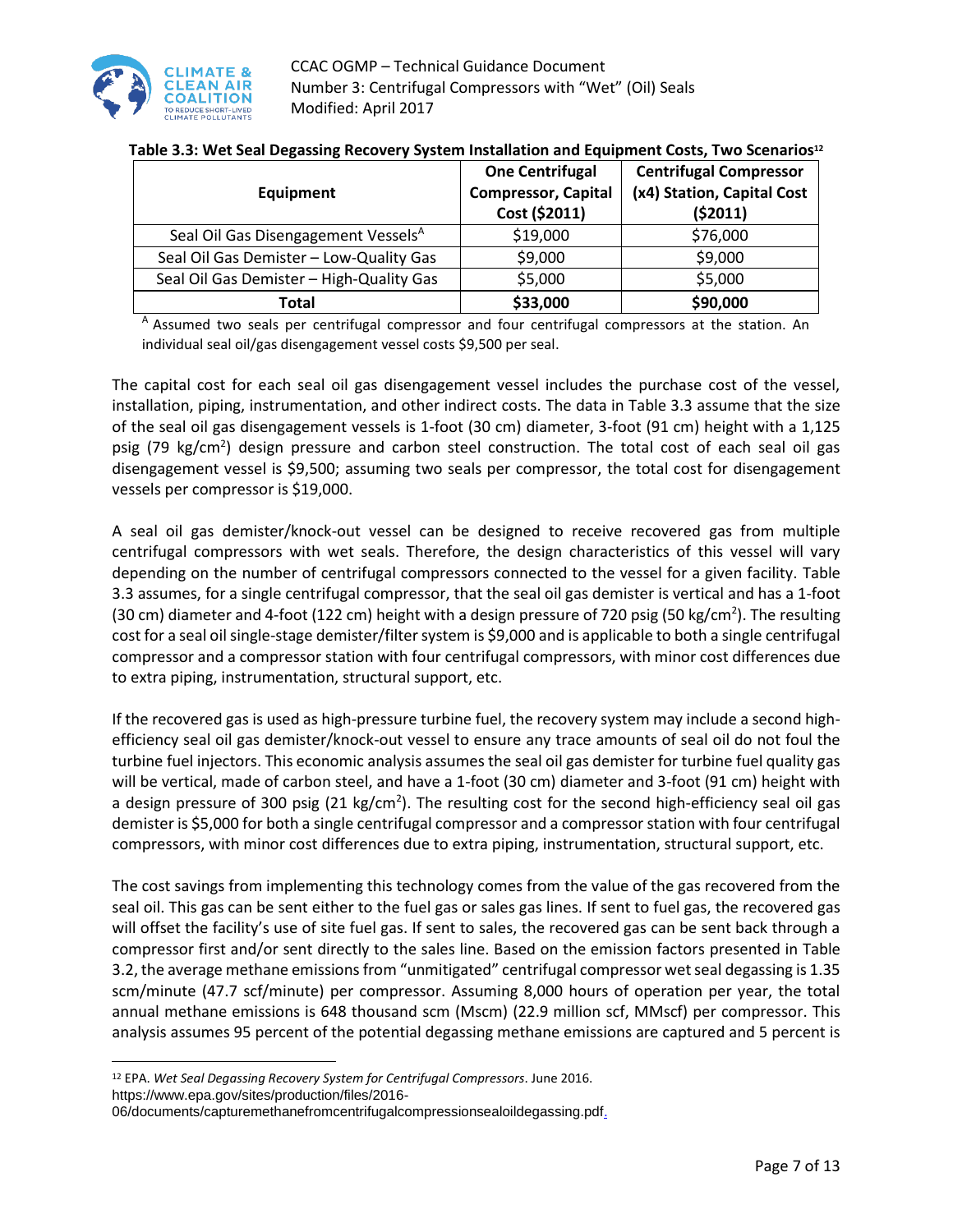

vented. Therefore, 615.6 Mscm (21.7 MMscf) of methane is recovered per centrifugal compressor and displaces the same volume in fuel gas and/or sales gas. Assuming a gas price of \$3 per Mscf and that the recovered gas is close to pipeline quality, revenue from degassing recovery is estimated to be \$65,400 per year per centrifugal compressor. A station with four centrifugal compressors connected to a wet seal degassing recovery system could potentially earn revenues of \$261,600 per year.

#### **Mitigation Option B – The gas is separated from the seal oil at atmospheric pressure and is routed to a VRU for beneficial use or for flaring.**

Partners can reduce their centrifugal compressor wet seal methane emissions by routing seal oil atmospheric degassing vents to a nearby VRU, for posterior beneficial use or flaring. VRUs compress atmospheric pressure gas so that it can either be directed to productive use or be routed to flaring, which normally provides a better environmental solution than direct venting of seal gas.

#### *Operational Considerations*

To implement this project successfully, Partners need to ensure primarily that the VRU (existing or new) has enough capacity to handle the additional recovered gas from the centrifugal compressor(s), which can be significant. Because VRUs are typically associated with hydrocarbon liquid storage tank emissions, which fluctuate as tanks fill and empty, a good rule of thumb is to have the VRU's capacity equal to double the average daily volume of gas recovered.<sup>13</sup> For example, to handle 30 Mscf (0.85 Mscm) per day of gas, a VRU should have a capacity of at least 60 Mscf (1.7 Mscm) per day.

This project can typically be implemented with the compressor(s) online, with the final seal oil degassing vent piping connections made during compressor shutdown. Assuming a VRU is already present and connected to a fixed-roof atmospheric pressure hydrocarbon liquid storage tank, equipment includes piping installed to route the recovered gas to the tank vapor space or VRU suction manifold. <sup>14</sup>

If a Partner decides to install a new VRU to capture vented emissions, the CCAC OGMP recommends that the Partner considers all potential emissions sources that can be routed to the VRU and set operational parameters accordingly. The CCAC OGMP Technical Guidance Document Number 6 (Hydrocarbon Liquid Storage Tanks) provides more details about installing a new VRU. Partners should also consider the overall greenhouse gas (GHG) emission load associated with the additional electricity requirements to run the VRU against the base case (i.e., emissions from wet oil seal being directly vented to atmosphere).

#### *Methane Emission Reduction Estimate*

 $\overline{a}$ 

It is estimated that Partners can reduce emissions by 95 percent if degassing emissions are recovered at atmospheric pressure and routed to a nearby VRU.<sup>15</sup> Therefore, the estimated methane emissions for a "mitigated" centrifugal compressor with degassing recovery will be 5 percent of the unmitigated volume of emissions.

<sup>13</sup> EPA. Lessons Learned: *Installing Vapor Recovery Units on Storage Tanks.* June 2016.

https://www.epa.gov/sites/production/files/2016-06/documents/ll\_final\_vap.pdf.

<sup>&</sup>lt;sup>14</sup> Note that a VRU draws low-pressure gas from a tank vapor space, into which gas lines of various pressures can be injected, using the large tank vapor volume to dampen out the flows. In cases where the pressure difference among gas lines is large, pressure regulators may be required.

<sup>15</sup> EPA. Lessons Learned: *Installing Vapor Recovery Units on Storage Tanks.* June 2016. https://www.epa.gov/sites/production/files/2016-06/documents/II final\_vap.pdf.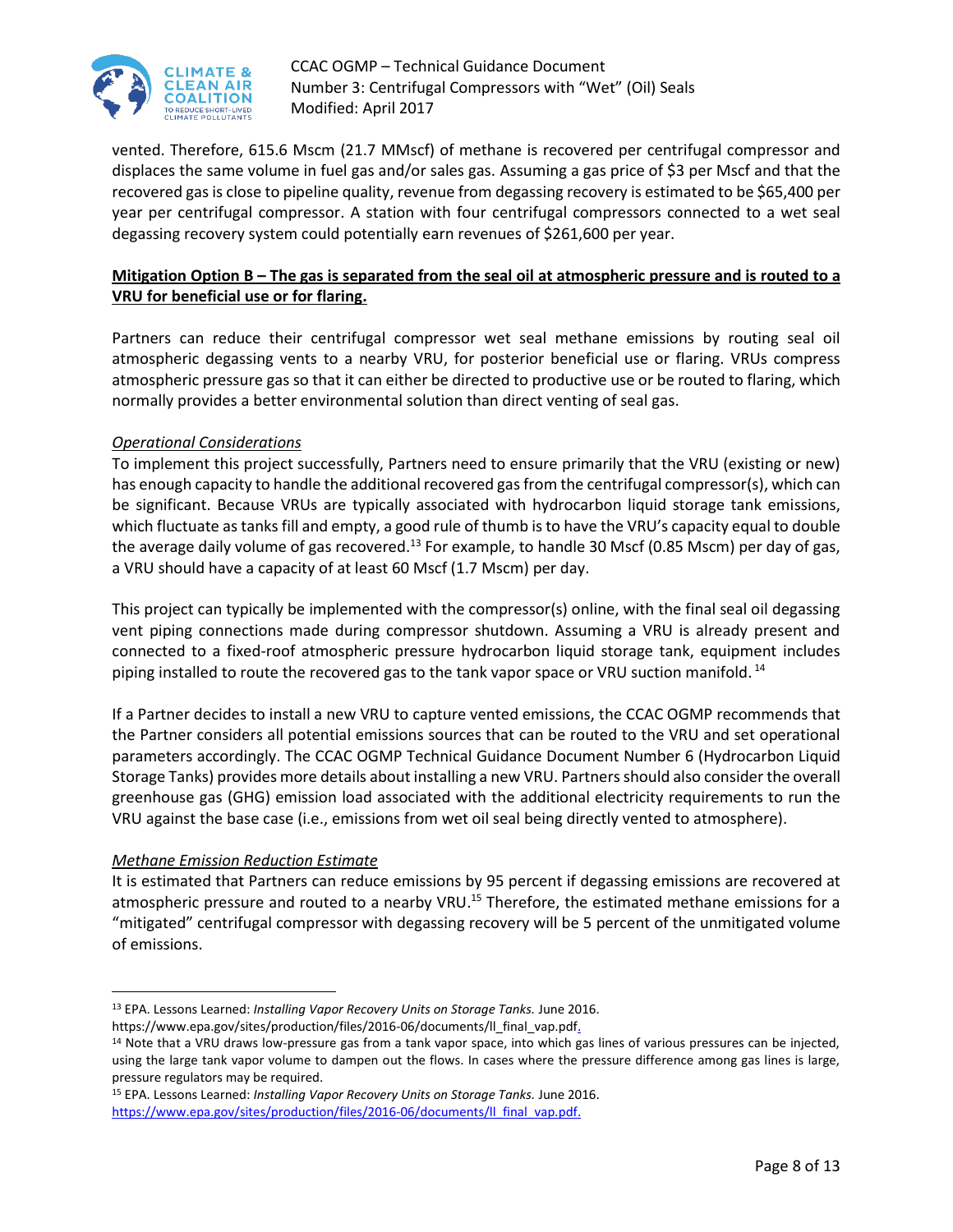

#### *Economic Considerations*

This mitigation option's economics may be compelling, especially if the seal oil degassing vent lines are routed to an existing VRU which has sufficient capacity to handle an increase in throughput. Partners should note that increasing the VRU's throughput increases its annual electricity costs. However, normally there are no significant capital costs to route gas to an existing VRU because the cost of additional piping is minimal.

For a VRU with 100 Mscf (2.8 Mscm) per day of capacity, the value of the gas recovered annually would be approximately \$52,000.<sup>16</sup> Compared to the incremental electricity costs (for how much energy is required to pump gas to a 100-psig (7 kg/cm<sup>2</sup>) sales line) and provided there's sufficient capacity in the existing VRU and that there is beneficial use for the gas (for sale and/or use as fuel gas), the value of the gas recovered offsets the additional costs and the project payback is immediate. The economics may shift if the recovered gas has no beneficial use and is recovered to be sent to flare. Nonetheless, under these circumstances, there is still a significant environmental benefit, which should not be ignored.

The *Hydrocarbon Liquid Storage Tanks* technical guidance document contains more details about the economics of installing a new VRU.

#### **Mitigation Option C - Convert centrifugal compressor wet seals to dry seals.**

Installing mechanical dry seals on existing wet seal compressors is another alternative to reducing methane emissions. The mechanical dry seal system does not use any circulating seal oil, and thereby is less expensive to purchase, operate, and maintain for new compressors.

Dry seals operate mechanically under the opposing force created by hydrodynamic grooves and static pressure. Hydrodynamic grooves are etched into the surface of the rotating ring(s) affixed to the compressor shaft. Often dry seals come with two or three pairs of rings (tandem) in the seal housing. When the compressor is not rotating, the stationary ring(s) in the seal housing are pressed against the rotating ring(s) by springs. When the compressor shaft rotates at high speed, compressed gas has only one pathway to leak down the shaft, and that is between the rotating and stationary rings. This gas is pumped between the rings by grooves in the rotating ring. The opposing force of high-pressure gas pumped between the rings and springs pushing the rings together creates a very thin gap between the rings through which little gas can leak. While the compressor is operating, the rings are not in contact with each other, and therefore, do not wear or need lubrication. O-rings seal the stationary rings in the seal case.

#### *Operational Considerations*

l

Dry seals are applicable for centrifugal compressors operating up to 3,000 psig (210 kg/cm<sup>2</sup>) pressure and 400 degrees Fahrenheit (204 degrees Centigrade).<sup>17</sup> In addition, dry seals typically include a purge gas system, especially when compressing highly corrosive or toxic gas such as hydrogen sulfide.

<sup>16</sup> Ibid. (Assuming 95 percent of total gas recovered at \$3 per Mcf x 1/2 design capacity x 365 days.) <sup>17</sup> EPA. Lessons Learned: *Replacing Wet Seals with Dry Seals In Centrifugal Compressors.* June 2016. https://www.epa.gov/sites/production/files/2016-06/documents/ll\_wetseals.pdf.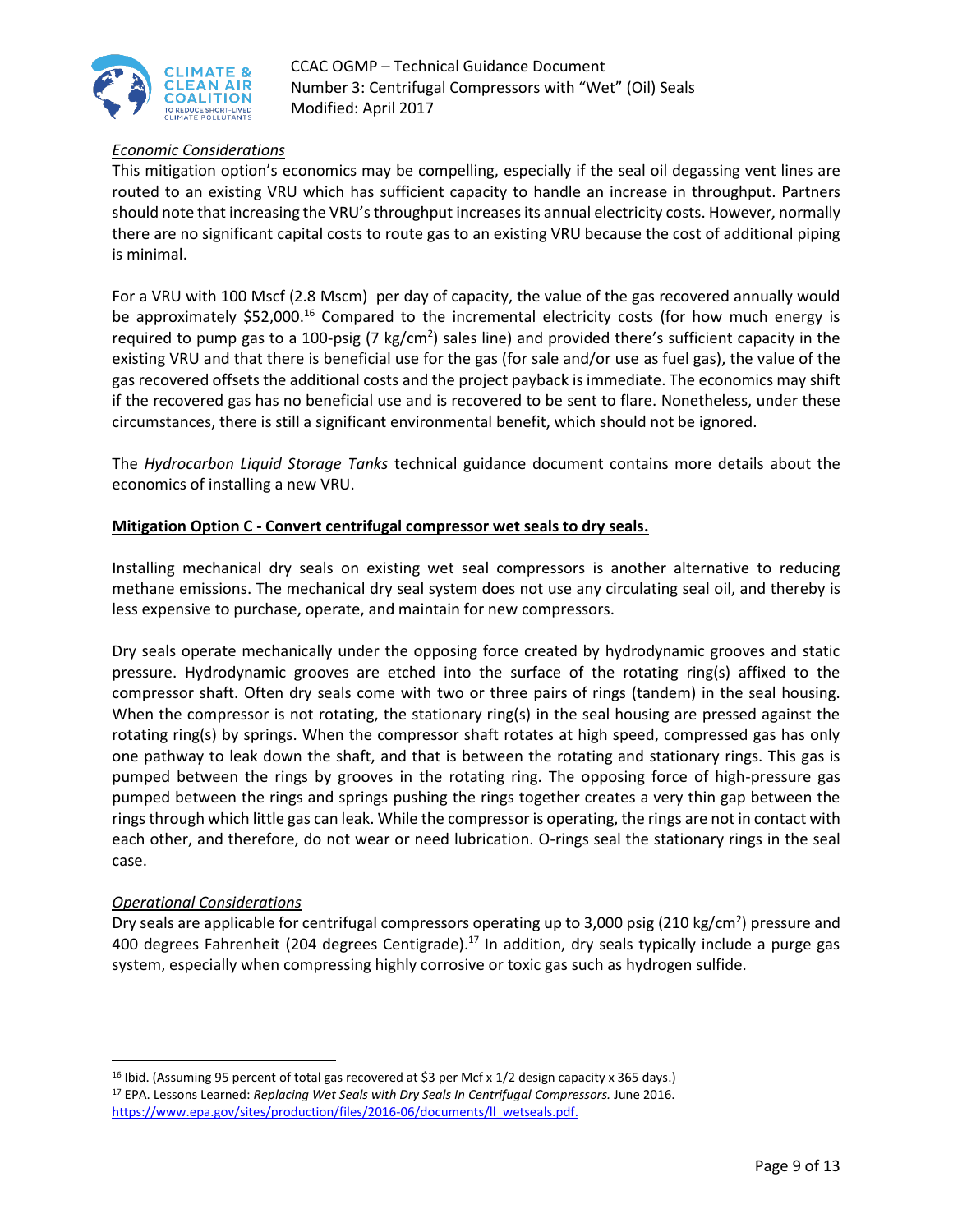

Dry seals are mechanically simpler than seal oil lubricating systems because there is no need for oil circulation and treatment equipment. Given that dry seals have fewer ancillary components, they generally consume less power and have higher overall reliability and less downtime.

Implementing this technology requires a lengthy and often expensive compressor shutdown to open the compressor case, lift the rotor, remove the existing wet seal rings, and install the dry seal rings on the compressor shaft at both ends. The seal oil system, including piping, instrumentation, flash tanks, and pumps, can be removed from the compressor site as well. Dry seal conversions might not be possible on some compressors because of housing design or operational requirements, in which case the entire wet seal compressor will have to be replaced by a dry seal compressor. About 90 percent of all new compressors come with dry seals. Therefore, when purchasing a new compressor, partners should ensure that it includes a dry seal.

#### *Methane Emission Reduction Estimate*

Partners will determine the amount of methane emissions reduction achieved through conversion to dry seals as the difference between measured emissions from the wet seal configuration and the dry seal configuration.

Partners should measure the emissions before installing the dry seals and again a month after installation. Alternatively, Partners can use the default emission factors for dry seal centrifugal compressors, which are presented in Table 3.4, as a proxy. If dry seals use natural gas as the seal barrier fluid, then the amount of barrier fluid needs to be added to the seal leakage figures.

|                                                          | <b>Methane Emission Factor</b> <sup>A</sup> |             |              |             |
|----------------------------------------------------------|---------------------------------------------|-------------|--------------|-------------|
| <b>Source</b>                                            | (scm/minute/                                | (scm/hour/  | (scf/minute/ | (scf/hour/  |
|                                                          | compressor)                                 | compressor) | compressor)  | compressor) |
| Centrifugal<br>compressor with dry<br>seal ("Mitigated") | 0.17                                        | 10.2        | 6.0          | 360         |

#### **Table 3.4: Default Emission Factor for Centrifugal Compressors with Dry Seals**<sup>18</sup>

<sup>A</sup> Partners should assume their own operating factors for estimating an annual emission factor. Values provided are at Standard Conditions (20°C, 101.325 kPa).

Note: Emission factors are based upon a U.S. onshore context.

#### *Economic Considerations*

 $\overline{\phantom{a}}$ 

The cost for a dry seal system will depend on compressor operating pressure, shaft size, rotation speed, and other installation-specific factors. Tandem dry seals cost \$10,800 to \$13,500 per inch (\$4,250 to \$5,300 per centimeter) of shaft diameter. <sup>19</sup> These costs will double for the more common beam-type compressors with a seal on each end of the shaft. Other costs for dry seal systems include installation, engineering, and ancillary equipment. Dry seals require a filtration unit, gas console, controls, and

<sup>&</sup>lt;sup>18</sup> Inventory of U.S. Greenhouse Gas Emissions and Sinks: 1990-2014. Annex 3. April 2016. [https://www.epa.gov/sites/production/files/2016-04/documents/us-ghg-inventory-2016-annex-3-additional-source-or](https://www.epa.gov/sites/production/files/2016-04/documents/us-ghg-inventory-2016-annex-3-additional-source-or-sink-categories-part-a.pdf)[sink-categories-part-a.pdf,](https://www.epa.gov/sites/production/files/2016-04/documents/us-ghg-inventory-2016-annex-3-additional-source-or-sink-categories-part-a.pdf) mention the table.

<sup>19</sup> EPA. Lessons Learned: *Replacing Wet Seals with Dry Seals In Centrifugal Compressors.* June 2016. https://www.epa.gov/sites/production/files/2016-06/documents/ll\_wetseals.pdf.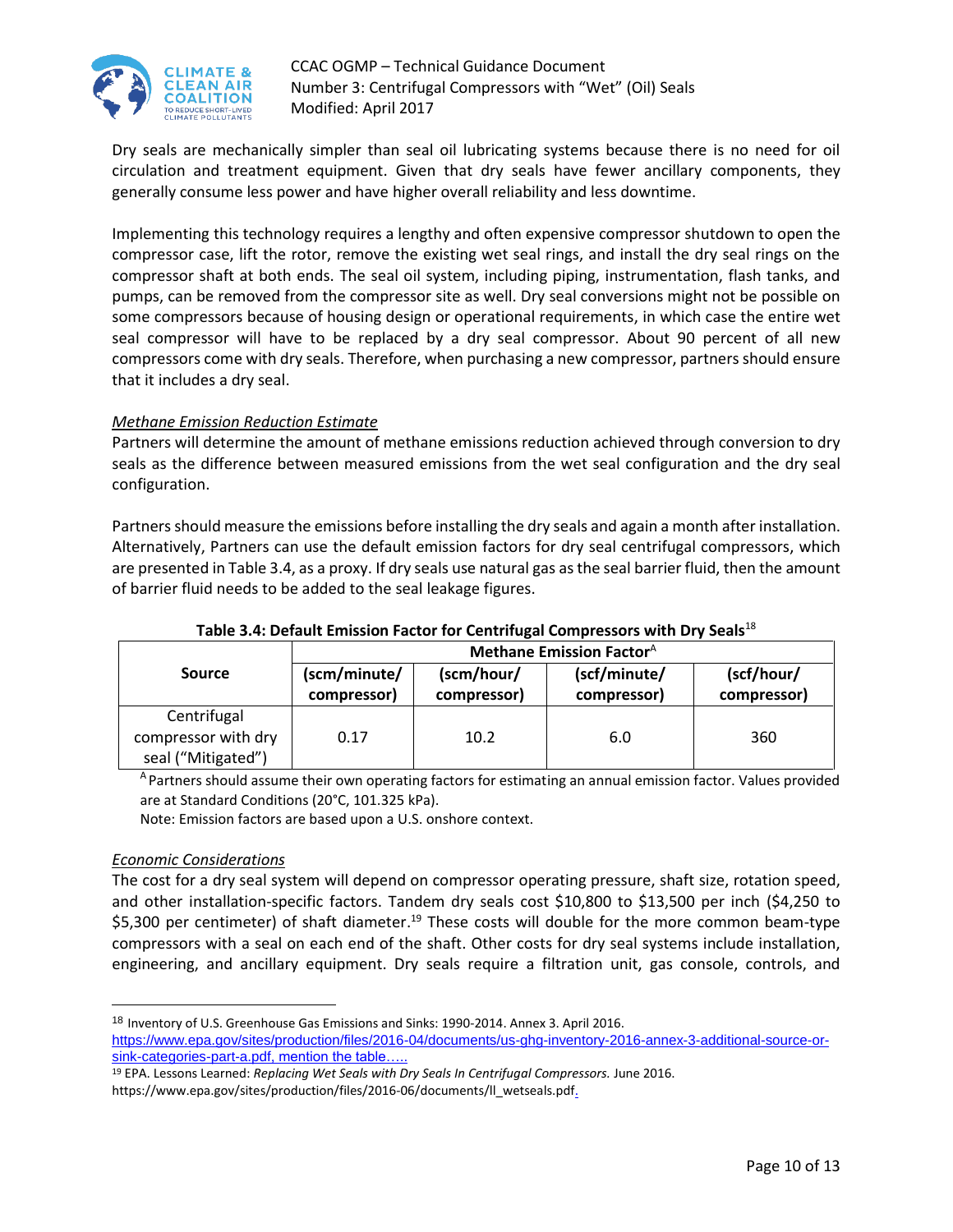

monitoring instruments. Depending on location, type of equipment, number of controls, and availability of components, costs can range from \$40,500 to \$135,000 for the ancillary equipment.<sup>20</sup>

OGMP estimates that costs for implementing dry seals is approximately \$324,000 per compressor (including \$162,000 in costs for two dry seals per compressor<sup>21</sup> and \$162,000 in other costs for engineering and equipment installation), based on replacing fully functioning wet seals.<sup>22</sup>

Wet seal systems may periodically need to be replaced for operational reasons. If this is the case, costeffectiveness calculations should consider only the *incremental* cost of installing dry seals compared to simply replacing the wet seals. The costs of replacing wet seals typically range between \$6,750 and \$8,100 per inch (\$2,660 and \$3,190 per centimeter) of shaft diameter. Additional costs of ancillary equipment for wet seals could be up to \$270,000, which would include the seal oil circulation pumps, oil heaters, fan coolers, degassing unit, and controls.<sup>23</sup> These ancillary facility costs are the same for both the single and dual seal compressor types. If wet seals were due to be replaced anyway, Partners may find that the cost of replacing wet seals with dry seals is not significantly more, and may select this option based on the additional operational and emission reduction benefits.

Savings from implementing this technology include reduced O&M costs and reduced natural gas losses (in relation to the case where the wet seal gas was routed to flare or vent, and not recovered for beneficial use). Annual O&M costs can be as high as \$140,000 for wet seals.<sup>24</sup> However, since dry seals do not require as much equipment (e.g., oil pumps, heaters), power, and downtime, annual O&M costs for dry seals typically range from \$8,400 to \$14,000.<sup>25</sup> Therefore, Partners can save as much as \$131,600 in O&M costs by not having to purchase replacement seal oil periodically and electricity to power seal oil pumps and cooling fans. Furthermore, Partners may save on compressor and pipeline maintenance as seal oil can clog and foul internal compressor parts and pipelines. These operational benefits of converting to dry seals are estimated to save approximately 20,000 Mscf (567 Mscm) of gas per year.<sup>26</sup> At an assumed gas price of \$3 per Mscf, that is equivalent to \$60,000 in additional revenue.

For further information and detailed economic analysis, set up a free account with the Fluid Sealing Association to access the Lifecycle Cost Calculator.<sup>27</sup>

 $\overline{\phantom{a}}$ 

<sup>20</sup> Ibid.

<sup>21</sup> EPA. Lessons Learned: *Replacing Wet Seals with Dry Seals In Centrifugal Compressors.* June 2016.

https://www.epa.gov/sites/production/files/2016-06/documents/ll\_wetseals.pdf (note: \$13,000 per shaft-inch).

 $22$  Ibid.

 $23$  Ibid.

 $24$  Ibid.

 $25$  Ibid.

<sup>&</sup>lt;sup>26</sup> Note: Based on the difference between typical vent rates of wet and dry seals (i.e., 47.7 scfm versus 6 scfm) on a two-seal compressor operating 8,000 hours/year.

<sup>&</sup>lt;sup>27</sup> Fluid Sealing Association Lifecycle Cost Calculator, [http://FSAKnowledgeBase.org/CompressorLCC.php](http://fsaknowledgebase.org/CompressorLCC.php)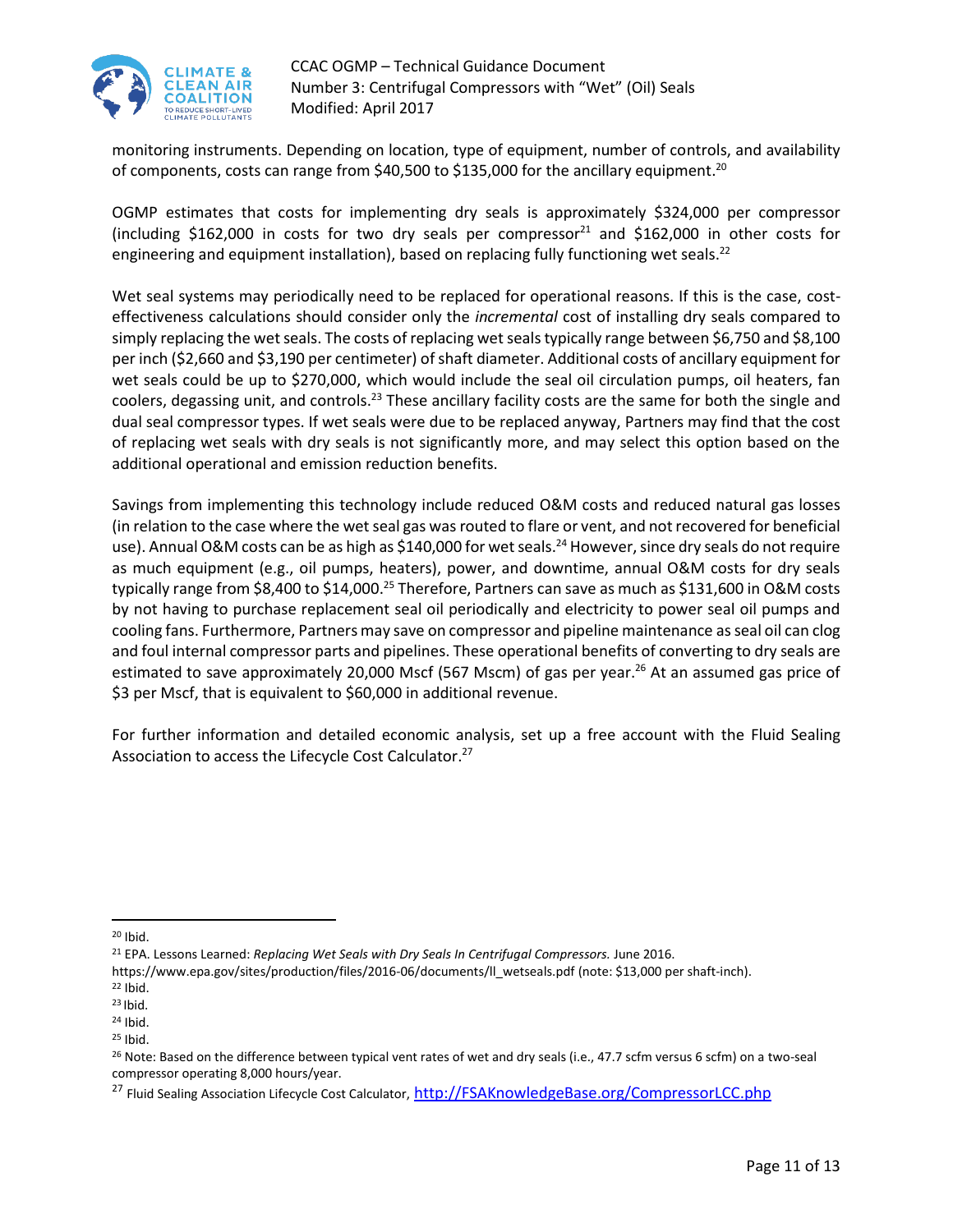

 $\overline{\phantom{a}}$ 

# **Exhibit A – Wet (Oil) Seal Centrifugal that Vents Seal Oil Degassing Tank to Atmosphere<sup>28</sup>**



#### **Exhibit B – Wet (Oil) Seal Centrifugal that Captures/Recycles Seal Oil Degassing Tank Vent<sup>29</sup>**



<sup>28</sup> International Conference: Methane Emissions Control in the Russian Oil and Gas Sector Achieving Global, National [and Local Benefits, Moscow, Russia, October 10, 2012: "Routing Centrifugal Compressor Seal Oil De-gassing](http://twk.pm/ppzyxr4ar4)  [Emissions to Fuel Gas as an Alternative to Installing Dry Seals," presented by EPA](http://twk.pm/ppzyxr4ar4)

<sup>&</sup>lt;sup>29</sup> [Global Methane Initiative All-Partnership Meeting, Oil and Gas Subcommittee –](http://twk.pm/15emfk45es) Technical and Policy Sessions, [Krakow, Poland, October 14, 2011: "Routing Centrifugal Compressor Seal Oil De-gassing Emissions to Fuel Gas as](http://twk.pm/15emfk45es)  [an Alternative to Installing Dry Seals," presented by BP](http://twk.pm/15emfk45es)